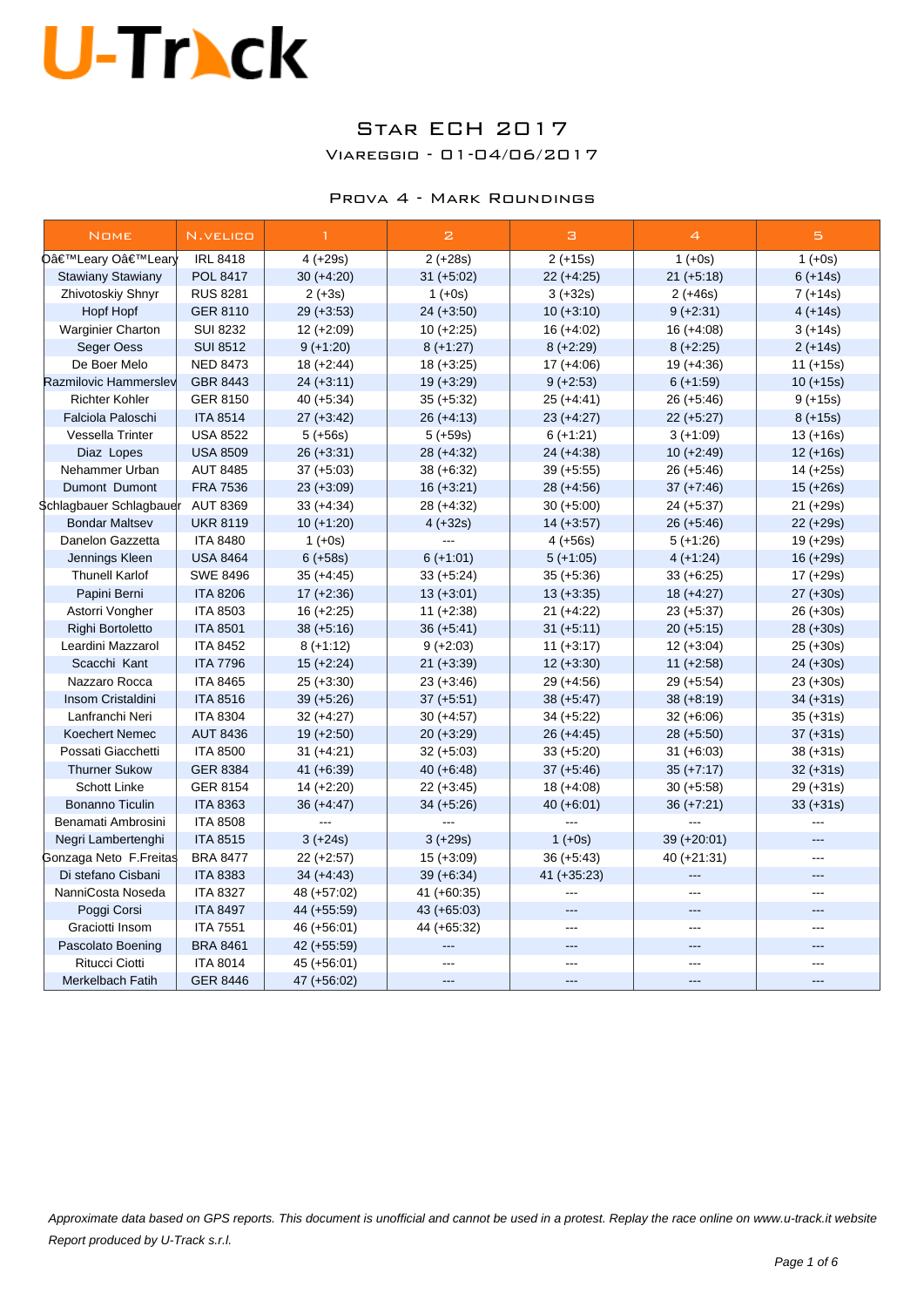Danelon Gazzetta Zhivotoskiy Shnyr Negri Lambertenghi O'Leary O'Leary **Vessella Trinter** Jennings Kleen Sternberg Revkin Leardini Mazzarol B Seger Oess B **Bondar Maltsev** Rauch Seeberger Warginier Charton Dannesboe Bonhoeffer Schott Linke Scacchi Kant Astorri Vongher Papini Berni <sup>a</sup> De Boer Melo **B** Koechert Nemec B Warginier Bonjour Kholer Knoll & Gonzaga Neto F.Freitas Dumont Dumont of Razmilovic Hammerslev Nazzaro Rocca <sup>B</sup> Diaz Lopes B Falciola Paloschi Simeone Landolfi <sub>ar</sub> Hopf a Stawiany Stawiany B Possati Giacchetti B Lanfranchi Neri <sup>a</sup> Schlagbauer Schlagbauer <sup>e</sup> Di stefano Cisbani <sup>a</sup> Thunell Karlof & Bonanno Ticulin B Nehammer Urban Righi Bortoletto <sup>a-</sup> Insom Cristaldini <sup>B</sup> Richter Kohler Thurner Sukow **E** Pascolato Boening Helmsing Hasche Poggi Corsi Ritucci Ciotti Graciotti Insom <sup>a</sup> Merkelbach Fatih NanniCosta Noseda **¤** 



⊕ O'Leary O'Leary Zhivotoskiy Shnyr Stawiany Stawiany Simeone Landolfi Seger Oess Warginier Charton Hopf Hopf De Boer Melo Razmilovic Hammerslev Richter Kohler Falciola Paloschi Vessella Trinter Diaz Lopes Nehammer Urban Dumont Dumont Kholer Knoll Bondar Maltsev Schlagbauer Schlagbauer Danelon Gazzetta Jennings Kleen Dannesboe Bonhoeffer Thunell Karlof Astorri Vongher Righi Bortoletto Papini Berni Scacchi Kant Leardini Mazzarol Nazzaro Rocca Insom Cristaldini Koechert Nemec Lanfranchi Neri Possati Giacchetti Sternberg Revkin Schott Linke Thurner Sukow Bonanno Ticulin Rauch Seeberger Warginier Bonjour

**Best progression: Richter Kohler (+30 posizioni)**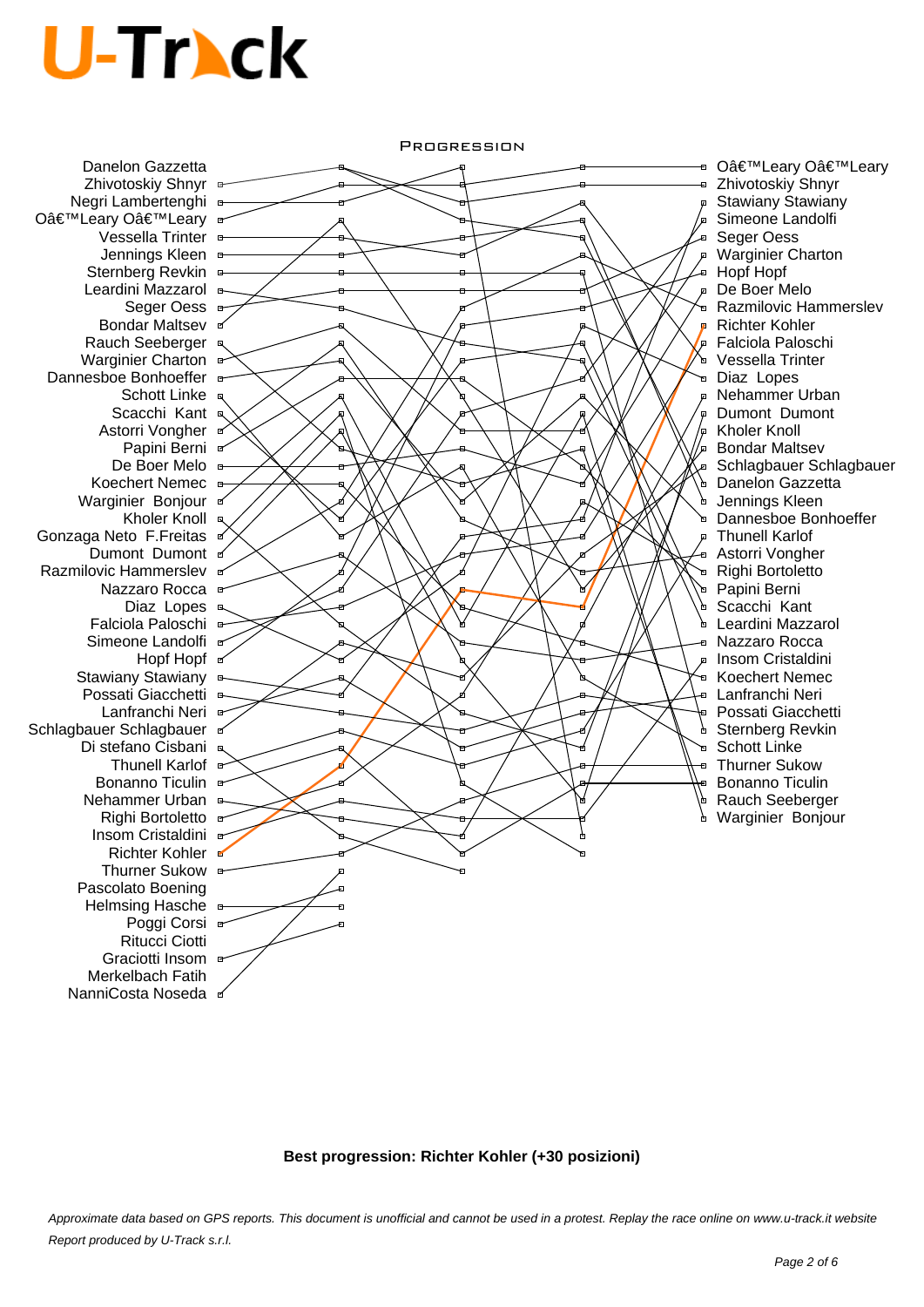### Star ECH 2017

Viareggio - 01-04/06/2017

#### Prova 4 - Leg number 1

| <b>NAME</b>              | SAIL            | IN. POS | FIN. POS                | <b>DISTANCE</b>   | <b>TIME</b> |         | MEAN SPEEDTACKS/JYBES   |
|--------------------------|-----------------|---------|-------------------------|-------------------|-------------|---------|-------------------------|
| Danelon Gazzetta         | <b>ITA 8480</b> |         | 1                       | 2.665 m           | 19:16       | 4,48 kt | 5                       |
| Zhivotoskiy Shnyr        | <b>RUS 8281</b> |         | 2                       | 2.711 m           | 19:19       | 4,55 kt | $\overline{2}$          |
| Negri Lambertenghi       | <b>ITA 8515</b> |         | 3                       | 2.718 m           | 19:40       | 4,48 kt | 8                       |
| D'Leary O'Lear           | <b>IRL 8418</b> |         | $\overline{\mathbf{4}}$ | 2.856 m           | 19:45       | 4,69 kt | $\overline{\mathbf{4}}$ |
| Vessella Trinter         | <b>USA 8522</b> |         | 5                       | 2.919 m           | 20:14       | 4,67 kt | $\overline{4}$          |
| Jennings Kleen           | <b>USA 8464</b> |         | 6                       | 2.912 m           | 20:15       | 4,66 kt | $\overline{4}$          |
| Sternberg Revkin         | <b>USA 8310</b> |         | $\overline{7}$          | 2.940 m           | 20:29       | 4,65 kt | $\overline{4}$          |
| Leardini Mazzarol        | <b>ITA 8452</b> |         | $\bf8$                  | 2.719 m           | 20:26       | 4,31 kt | 12                      |
| Seger Oess               | <b>SUI 8512</b> |         | 9                       | 3.026 m           | 20:37       | 4,76 kt | 6                       |
| <b>Bondar Maltsev</b>    | <b>UKR 8119</b> |         | 10                      | 2.523 m           | 20:37       | 3,97 kt | 9                       |
| Rauch Seeberger          | GER 8416        |         | 11                      | 3.044 m           | 21:24       | 4,61 kt | 5                       |
| <b>Warginier Charton</b> | <b>SUI 8232</b> |         | 12                      | 3.048 m           | 21:26       | 4,61 kt | 6                       |
| Dannesboe Bonhoeffer     | <b>SUI 8351</b> |         | 13                      | 3.096 m           | 21:35       | 4,65 kt | 8                       |
| <b>Schott Linke</b>      | <b>GER 8154</b> |         | 14                      | 2.926 m           | 21:37       | 4,39 kt | $\mathbf{3}$            |
| Scacchi Kant             | <b>ITA 7796</b> |         | 15                      | 2.916 m           | 21:40       | 4,36 kt | 6                       |
| Astorri Vongher          | <b>ITA 8503</b> |         | 16                      | 3.007 m           | 21:40       | 4,50 kt | 6                       |
| Papini Berni             | <b>ITA 8206</b> |         | 17                      | 2.868 m           | 21:51       | 4,25 kt | 12                      |
| De Boer Melo             | <b>NED 8473</b> |         | 18                      | 2.939 m           | 22:01       | 4,33 kt | 12                      |
| Koechert Nemec           | <b>AUT 8436</b> |         | 19                      | 2.903 m           | 22:08       | 4,25 kt | 6                       |
| Warginier Bonjour        | <b>SUI 8220</b> |         | 20                      | 3.198 m           | 22:09       | 4,68 kt | $\overline{4}$          |
| Kholer Knoll             | GER 8346        |         | 21                      | 2.783 m           | 22:13       | 4,06 kt | $\overline{7}$          |
| Gonzaga Neto F.Freitas   | <b>BRA 8477</b> |         | 22                      | 3.151 m           | 22:14       | 4,59 kt | $\overline{\mathbf{4}}$ |
| Dumont Dumont            | <b>FRA 7536</b> |         | 23                      | 3.124 m           | 22:26       | 4,51 kt | 4                       |
| Razmilovic Hammerslev    | GBR 8443        |         | 24                      | 3.068 m           | 22:25       | 4,43 kt | 6                       |
| Nazzaro Rocca            | <b>ITA 8465</b> |         | 25                      | 3.273 m           | 22:44       | 4,67 kt | 6                       |
| Diaz Lopes               | <b>USA 8509</b> |         | 26                      | 3.260 m           | 22:49       | 4,63 kt | 12                      |
| Falciola Paloschi        | <b>ITA 8514</b> |         | 27                      | 3.093 m           | 22:57       | 4,37 kt | 4                       |
| Simeone Landolfi         | <b>ITA 8432</b> |         | 28                      | 3.169 m           | 23:00       | 4,46 kt | 8                       |
| Hopf Hopf                | GER 8110        |         | 29                      | 3.242 m           | 23:09       | 4,54 kt | 8                       |
| <b>Stawiany Stawiany</b> | <b>POL 8417</b> |         | 30                      | 3.144 m           | 23:36       | 4,32 kt | 6                       |
| Possati Giacchetti       | <b>ITA 8500</b> |         | 31                      | 3.163 m           | 23:38       | 4,34 kt | 8                       |
| Lanfranchi Neri          | <b>ITA 8304</b> |         | 32                      | 3.159 m           | 23:45       | 4,31 kt | $\bf8$                  |
| Schlagbauer Schlagbauer  | <b>AUT 8369</b> |         | 33                      | 3.268 m           | 23:50       | 4,44 kt | 10                      |
| Di stefano Cisbani       | <b>ITA 8383</b> |         | 34                      | 2.712 m           | 23:56       | 3,67 kt | 6                       |
| <b>Thunell Karlof</b>    | <b>SWE 8496</b> |         | 35                      | 3.054 m           | 24:01       | 4,12 kt | 10                      |
| <b>Bonanno Ticulin</b>   | <b>ITA 8363</b> |         | 36                      | 3.072 m           | 24:05       | 4,13 kt | 8                       |
| Nehammer Urban           | <b>AUT 8485</b> |         | 37                      | 3.195 m           | 24:21       | 4,25 kt | 10                      |
| Righi Bortoletto         | <b>ITA 8501</b> |         | 38                      | $3.381 \text{ m}$ | 24:31       | 4,47 kt | $\overline{2}$          |
| Insom Cristaldini        | <b>ITA 8516</b> |         | 39                      | 3.434 m           | 24:44       | 4,50 kt | 4                       |
| <b>Richter Kohler</b>    | <b>GER 8150</b> |         | 40                      | 3.309 m           | 24:51       | 4,32 kt | 10                      |
| <b>Thurner Sukow</b>     | GER 8384        |         | 41                      | 3.729 m           | 25:57       | 4,66 kt | 6                       |
| Pascolato Boening        | <b>BRA 8461</b> |         | 42                      | 2.104 m           | 75:16       | 0,91 kt | 18                      |
| Poggi Corsi              | <b>ITA 8497</b> |         | 44                      | 1.930 m           | 75:16       | 0,83 kt | 28                      |
| <b>Helmsing Hasche</b>   | GER 8483        |         | 44                      | 1.916 m           | 75:16       | 0,83 kt | 34                      |
| Ritucci Ciotti           | <b>ITA 8014</b> |         | 45                      | 323 m             | 75:17       | 0,14 kt | 14                      |
| Graciotti Insom          | <b>ITA 7551</b> |         | 46                      | 1.886 m           | 75:17       | 0,81 kt | 26                      |
| Merkelbach Fatih         | GER 8446        |         | 47                      | 3.786 m           | 75:16       | 1,63 kt | 38                      |
| NanniCosta Noseda        | <b>ITA 8327</b> |         | 48                      | 1.813 m           | 76:16       | 0,77 kt | 38                      |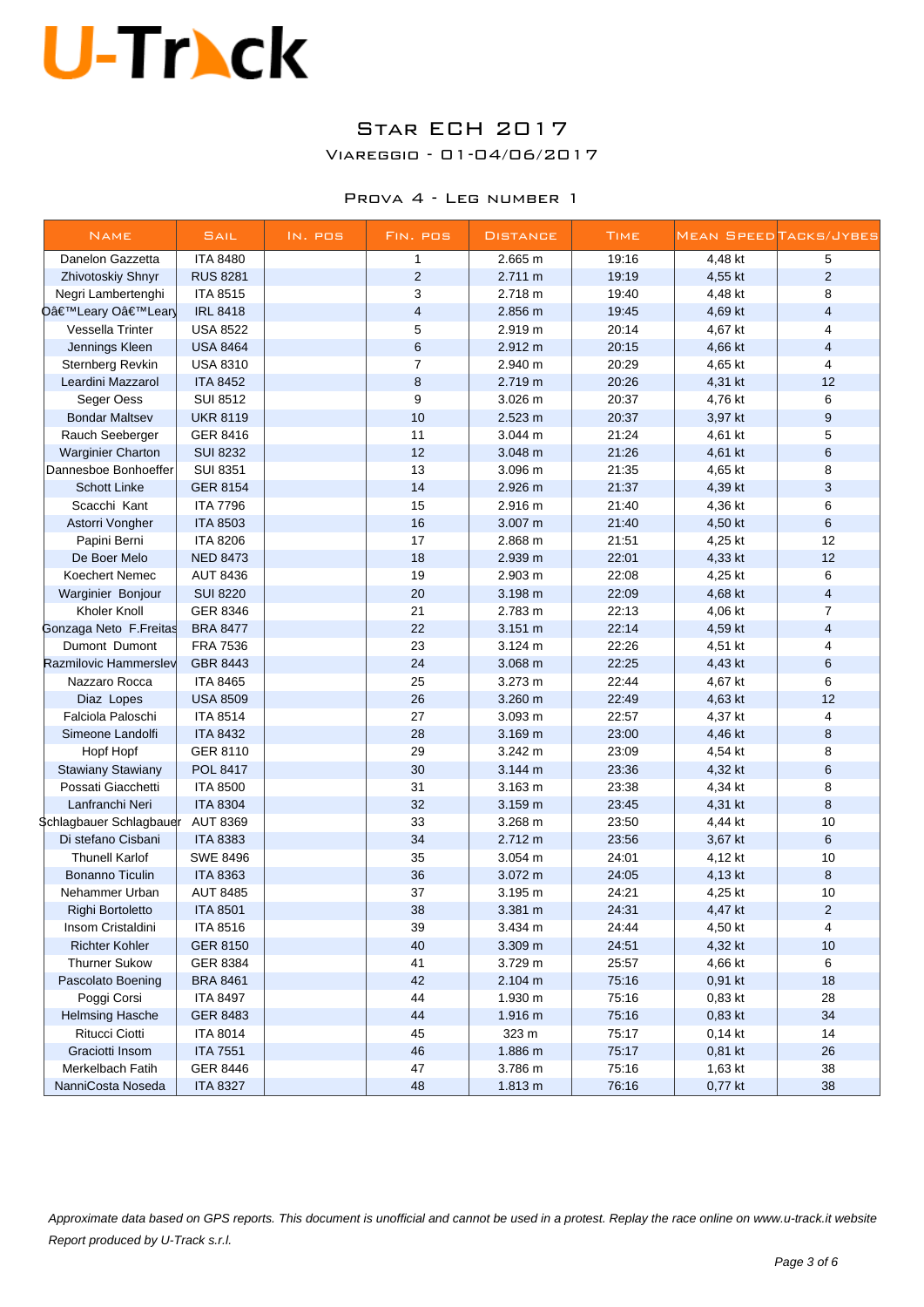### Star ECH 2017

Viareggio - 01-04/06/2017

#### Prova 4 - Leg number 2

| <b>NAME</b>                                    | <b>SAIL</b>     | IN. POS                 | FIN. POS                | <b>DISTANCE</b>  | <b>TIME</b> |                    | MEAN SPEED TACKS/JYBES |
|------------------------------------------------|-----------------|-------------------------|-------------------------|------------------|-------------|--------------------|------------------------|
| <b>Ritucci Ciotti</b>                          | <b>ITA 8014</b> | 45                      | $---$                   | 0 <sub>m</sub>   |             |                    |                        |
| Pascolato Boening                              | <b>BRA 8461</b> | 42                      | $\overline{a}$          | 0 <sub>m</sub>   |             |                    |                        |
| Merkelbach Fatih                               | <b>GER 8446</b> | 47                      | ---                     | 0 <sub>m</sub>   |             |                    |                        |
| Danelon Gazzetta                               | <b>ITA 8480</b> | $\mathbf{1}$            | $-$                     | 38 m             |             |                    |                        |
| Zhivotoskiy Shnyr                              | <b>RUS 8281</b> | $\overline{2}$          | $\mathbf{1}$            | 132 m            | 0:54        | 4,76 kt            | 1                      |
| D'Leary O'Lear                                 | <b>IRL 8418</b> | $\overline{\mathbf{4}}$ | $\overline{2}$          | 137 m            | 0:56        | 4,76 kt            | $\mathbf{1}$           |
| Negri Lambertenghi                             | <b>ITA 8515</b> | 3                       | 3                       | 125 m            | 1:02        | 3,95 kt            | $\mathbf{1}$           |
| <b>Bondar Maltsev</b>                          | <b>UKR 8119</b> | 10                      | $\overline{\mathbf{4}}$ | 79 m             | 0:09        | 17,19 kt           |                        |
| Vessella Trinter                               | <b>USA 8522</b> | 5                       | 5                       | 133 m            | 1:00        | 4,33 kt            | 1                      |
| Jennings Kleen                                 | <b>USA 8464</b> | $6\phantom{1}6$         | 6                       | 133 m            | 1:00        | 4,34 kt            |                        |
| Sternberg Revkin                               | <b>USA 8310</b> | $\overline{7}$          | $\overline{7}$          | 135 m            | 1:05        | 4,05 kt            | 1                      |
| Seger Oess                                     | <b>SUI 8512</b> | 9                       | 8                       | 135 m            | 1:04        | 4,12 kt            | $\mathbf{1}$           |
| Leardini Mazzarol                              | <b>ITA 8452</b> | 8                       | 9                       | 355 m            | 1:48        | 6,40 kt            | $\mathbf{1}$           |
| <b>Warginier Charton</b>                       | <b>SUI 8232</b> | 12                      | 10                      | 148 m            | 1:13        | 3,94 kt            | $\mathbf{1}$           |
| Astorri Vongher                                | <b>ITA 8503</b> | 16                      | 11                      | 141 m            | 1:10        | 3,92 kt            | $\mathbf{1}$           |
| Dannesboe Bonhoeffer                           | <b>SUI 8351</b> | 13                      | 12                      | 157 m            | 1:26        | 3,57 kt            | $\mathbf{1}$           |
| Papini Berni                                   | <b>ITA 8206</b> | 17                      | 13                      | 131 m            | 1:22        | 3,12 kt            |                        |
| Warginier Bonjour                              | <b>SUI 8220</b> | 20                      | 14                      | 146 m            | 1:12        | 3,96 kt            | $\mathbf{1}$           |
| Gonzaga Neto F.Freitas                         | <b>BRA 8477</b> | 22                      | 15                      | 151 m            | 1:09        | 4,27 kt            | 1                      |
| Dumont Dumont                                  | <b>FRA 7536</b> | 23                      | 16                      | 156 m            | 1:09        | 4,40 kt            | $\mathbf{1}$           |
| Rauch Seeberger                                | GER 8416        | 11                      | 17                      | 397 m            | 2:13        | 5,80 kt            | 1                      |
| De Boer Melo                                   | <b>NED 8473</b> | 18                      | 18                      | 125 m            | 1:38        | 2,49 kt            | $\mathbf{1}$           |
| Razmilovic Hammerslev                          | GBR 8443        | 24                      | 19                      | 121 <sub>m</sub> | 1:15        | 3,15 kt            |                        |
| <b>Koechert Nemec</b>                          | <b>AUT 8436</b> | 19                      | 20                      | 142 m            | 1:36        | 2,89 kt            | $\mathbf{1}$           |
| Scacchi Kant                                   | <b>ITA 7796</b> | 15                      | 21                      | 343 m            | 2:12        | 5,07 kt            |                        |
| <b>Schott Linke</b>                            | <b>GER 8154</b> | 14                      | 22                      | 386 m            | 2:22        | 5,29 kt            | $\overline{a}$         |
| Nazzaro Rocca                                  | <b>ITA 8465</b> | 25                      | 23                      | 145 m            | 1:13        | 3,86 kt            | $\overline{2}$         |
| Hopf Hopf                                      | <b>GER 8110</b> | 29                      | 24                      | 137 m            | 0:54        | 4,97 kt            |                        |
| Simeone Landolfi                               | <b>ITA 8432</b> | 28                      | 25                      | 129 m            | 1:17        | 3,27 kt            |                        |
| Falciola Paloschi                              | <b>ITA 8514</b> | 27                      | 26                      | 140 m            | 1:28        | 3,11 kt            |                        |
| Kholer Knoll                                   | GER 8346        | 21                      | 27                      | 409 m            | 2:22        | 5,61 kt            | $\mathbf{1}$           |
| \$chlagbauer Schlagbaue                        | <b>AUT 8369</b> | 33                      | 28                      | 127 <sub>m</sub> | 0:55        | 4,51 kt            | $\mathbf{1}$           |
| Diaz Lopes                                     | <b>USA 8509</b> | 26                      | 28                      | 166 m            | 1:58        | 2,75 kt            | $\overline{2}$         |
| Lanfranchi Neri                                | <b>ITA 8304</b> | 32                      | 30                      | 145 m            | 1:27        |                    | $\mathbf{1}$           |
|                                                | POL 8417        | 30                      | 31                      | 119 m            | 1:39        | 3,25 kt            |                        |
| <b>Stawiany Stawiany</b><br>Possati Giacchetti | <b>ITA 8500</b> | 31                      | 32                      | 135 m            | 1:39        | 2,35 kt<br>2,65 kt | $\mathbf{1}$           |
| <b>Thunell Karlof</b>                          | <b>SWE 8496</b> | 35                      | 33                      |                  | 1:36        |                    |                        |
|                                                |                 | 36                      |                         | 131 m            |             | 2,67 kt            | 1<br>$\mathbf{1}$      |
| Bonanno Ticulin                                | <b>ITA 8363</b> |                         | 34                      | 147 m            | 1:36        | 2,98 kt            |                        |
| <b>Richter Kohler</b>                          | GER 8150        | 40                      | 35                      | 136 m            | 0:55        | 4,83 kt            |                        |
| Righi Bortoletto                               | <b>ITA 8501</b> | 38                      | 36                      | 119 m            | 1:22        | 2,84 kt            |                        |
| Insom Cristaldini                              | <b>ITA 8516</b> | 39                      | 37                      | 122 m            | 1:22        | 2,91 kt            | $\mathbf{1}$           |
| Nehammer Urban                                 | <b>AUT 8485</b> | 37                      | 38                      | 208 m            | 2:26        | 2,77 kt            | 1                      |
| Di stefano Cisbani                             | <b>ITA 8383</b> | 34                      | 39                      | 139 m            | 2:48        | 1,62 kt            | 1                      |
| <b>Thurner Sukow</b>                           | GER 8384        | 41                      | 40                      | 134 m            | 1:06        | 3,96 kt            | $\mathbf{1}$           |
| NanniCosta Noseda                              | <b>ITA 8327</b> | 48                      | 41                      | 0 <sub>m</sub>   | 4:30        | 0,00 kt            |                        |
| Poggi Corsi                                    | <b>ITA 8497</b> | 44                      | 43                      | 0 <sub>m</sub>   | 10:01       | $0,00$ kt          |                        |
| <b>Helmsing Hasche</b>                         | GER 8483        | 44                      | 43                      | 0 <sub>m</sub>   | 10:01       | $0,00$ kt          |                        |
| Graciotti Insom                                | <b>ITA 7551</b> | 46                      | 44                      | 0 <sub>m</sub>   | 10:28       | 0,00 kt            |                        |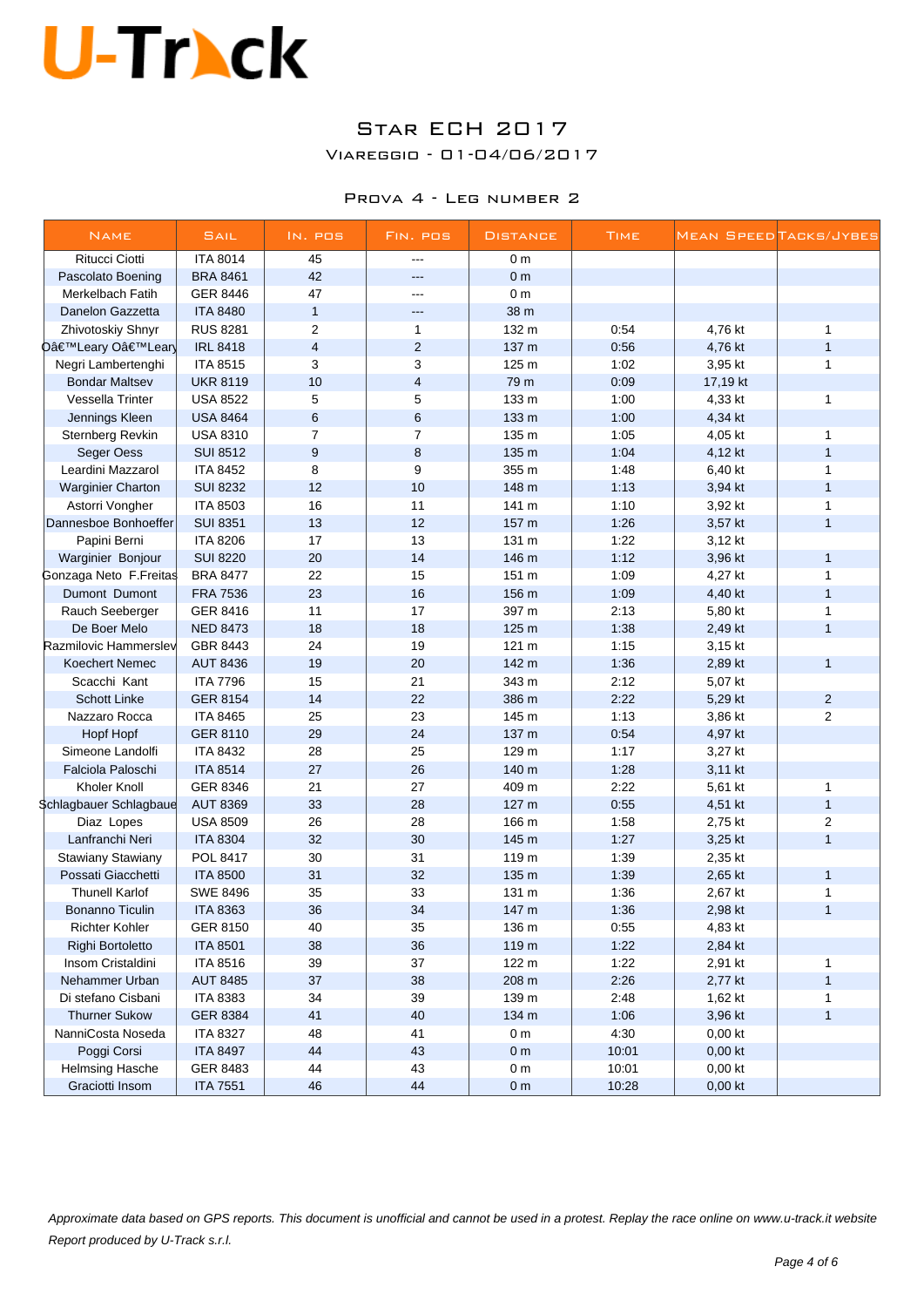### Star ECH 2017

Viareggio - 01-04/06/2017

#### Prova 4 - Leg number 3

| <b>NAME</b>              | SAIL            | IN. POS          | FIN. POS       | <b>DISTANCE</b> | <b>TIME</b> |         | MEAN SPEED TACKS/JYBES |
|--------------------------|-----------------|------------------|----------------|-----------------|-------------|---------|------------------------|
| Graciotti Insom          | <b>ITA 7551</b> | 44               | $\overline{a}$ | 0 <sub>m</sub>  |             |         |                        |
| <b>Helmsing Hasche</b>   | <b>GER 8483</b> | 43               | ш.,            | 0 <sub>m</sub>  |             |         |                        |
| Poggi Corsi              | <b>ITA 8497</b> | 43               | $\overline{a}$ | 0 <sub>m</sub>  |             |         |                        |
| NanniCosta Noseda        | <b>ITA 8327</b> | 41               | $\overline{a}$ | 0 <sub>m</sub>  |             |         |                        |
| Negri Lambertenghi       | <b>ITA 8515</b> | 3                | $\mathbf{1}$   | 2.210 m         | 16:13       | 4,42 kt | 14                     |
| D'Leary O'Lear           | <b>IRL 8418</b> | $\overline{2}$   | $\overline{2}$ | 2.210 m         | 16:29       | 4,34 kt | 12                     |
| Zhivotoskiy Shnyr        | <b>RUS 8281</b> | $\mathbf{1}$     | 3              | 2.200 m         | 17:14       | 4,14 kt | 14                     |
| Jennings Kleen           | <b>USA 8464</b> | $6\phantom{1}6$  | 5              | 2.308 m         | 16:46       | 4,46 kt | 19                     |
| Vessella Trinter         | <b>USA 8522</b> | 5                | 6              | 2.191 m         | 17:04       | 4,16 kt | 18                     |
| <b>Sternberg Revkin</b>  | <b>USA 8310</b> | $\overline{7}$   | $\overline{7}$ | 2.234 m         | 17:34       | 4,12 kt | 12                     |
| Seger Oess               | <b>SUI 8512</b> | 8                | 8              | 2.231 m         | 17:44       | 4,08 kt | 10                     |
| Razmilovic Hammerslev    | GBR 8443        | 19               | $\mathsf g$    | 2.201 m         | 16:06       | 4,43 kt | 6                      |
| Hopf Hopf                | GER 8110        | 24               | 10             | 2.210 m         | 16:02       | 4,47 kt | 14                     |
| Leardini Mazzarol        | <b>ITA 8452</b> | $\boldsymbol{9}$ | 11             | 2.294 m         | 17:56       | 4,15 kt | 14                     |
| Scacchi Kant             | <b>ITA 7796</b> | 21               | 12             | 2.108 m         | 16:33       | 4,13 kt | 8                      |
| Papini Berni             | <b>ITA 8206</b> | 13               | 13             | 2.212 m         | 17:16       | 4,15 kt | 17                     |
| <b>Bondar Maltsev</b>    | <b>UKR 8119</b> | $\overline{4}$   | 14             | 2.676 m         | 20:07       | 4,31 kt | 26                     |
| Simeone Landolfi         | <b>ITA 8432</b> | 25               | 15             | 2.352 m         | 16:38       | 4,58 kt | 22                     |
| <b>Warginier Charton</b> | <b>SUI 8232</b> | 10               | 16             | 2.309 m         | 18:19       | 4,08 kt | 24                     |
| De Boer Melo             | <b>NED 8473</b> | 18               | 17             | 2.308 m         | 17:23       | 4,30 kt | 18                     |
| Schott Linke             | <b>GER 8154</b> | 22               | 18             | 2.169 m         | 17:05       | 4,11 kt | 12                     |
| Rauch Seeberger          | <b>GER 8416</b> | 17               | 19             | 2.216 m         | 17:32       | 4,10 kt | 6                      |
| Dannesboe Bonhoeffer     | <b>SUI 8351</b> | 12               | 20             | 2.396 m         | 18:10       | 4,27 kt | 18                     |
| Astorri Vongher          | <b>ITA 8503</b> | 11               | 21             | 2.368 m         | 18:26       | 4,16 kt | 10                     |
| Stawiany Stawiany        | POL 8417        | 31               | 22             | 2.177 m         | 16:05       | 4,39 kt | 22                     |
| Falciola Paloschi        | <b>ITA 8514</b> | 26               | 23             | 2.228 m         | 16:56       | 4,26 kt | 25                     |
| Diaz Lopes               | <b>USA 8509</b> | 28               | 24             | 2.143 m         | 16:48       | 4,13 kt | 10                     |
| <b>Richter Kohler</b>    | <b>GER 8150</b> | 35               | 25             | 2.224 m         | 15:51       | 4,55 kt | 12                     |
| Koechert Nemec           | <b>AUT 8436</b> | 20               | 26             | 2.324 m         | 17:58       | 4,19 kt | 14                     |
| Warginier Bonjour        | <b>SUI 8220</b> | 14               | 27             | 2.235 m         | 18:24       | 3,94 kt | 12                     |
| Dumont Dumont            | <b>FRA 7536</b> | 16               | 28             | 2.129 m         | 18:17       | 3,77 kt | 8                      |
| Nazzaro Rocca            | <b>ITA 8465</b> | 23               | 29             | 2.218 m         | 17:52       | 4,02 kt | 10                     |
| Schlagbauer Schlagbauer  | <b>AUT 8369</b> | 28               | 30             | 2.298 m         | 17:10       | 4,34 kt | $\overline{c}$         |
| Righi Bortoletto         | <b>ITA 8501</b> | 36               | 31             | 2.265 m         | 16:12       | 4,53 kt | 22                     |
| Kholer Knoll             | GER 8346        | 27               | 32             | 2.272 m         | 17:38       | 4,17 kt | 16                     |
| Possati Giacchetti       | <b>ITA 8500</b> | 32               | 33             | 2.184 m         | 16:59       | 4,17 kt | 24                     |
| Lanfranchi Neri          | <b>ITA 8304</b> | 30               | 34             | 2.187 m         | 17:07       | 4,14 kt | 15                     |
| <b>Thunell Karlof</b>    | <b>SWE 8496</b> | 33               | 35             | 3.469 m         | 16:54       | 6,65 kt | 14                     |
| Gonzaga Neto F.Freitas   | <b>BRA 8477</b> | 15               | 36             | 2.337 m         | 19:16       | 3,93 kt | 6                      |
| <b>Thurner Sukow</b>     | <b>GER 8384</b> | 40               | 37             | 2.162 m         | 15:40       | 4,47 kt | 15                     |
| Insom Cristaldini        | <b>ITA 8516</b> | 37               | 38             | 2.242 m         | 16:38       | 4,37 kt | 16                     |
| Nehammer Urban           | <b>AUT 8485</b> | 38               | 39             | 2.614 m         | 16:05       | 5,27 kt | $\overline{7}$         |
| Bonanno Ticulin          | <b>ITA 8363</b> | 34               | 40             | 2.270 m         | 17:17       | 4,26 kt | 14                     |
| Di stefano Cisbani       | <b>ITA 8383</b> | 39               | 41             | 5.137 m         | 45:31       | 3,66 kt | 12                     |